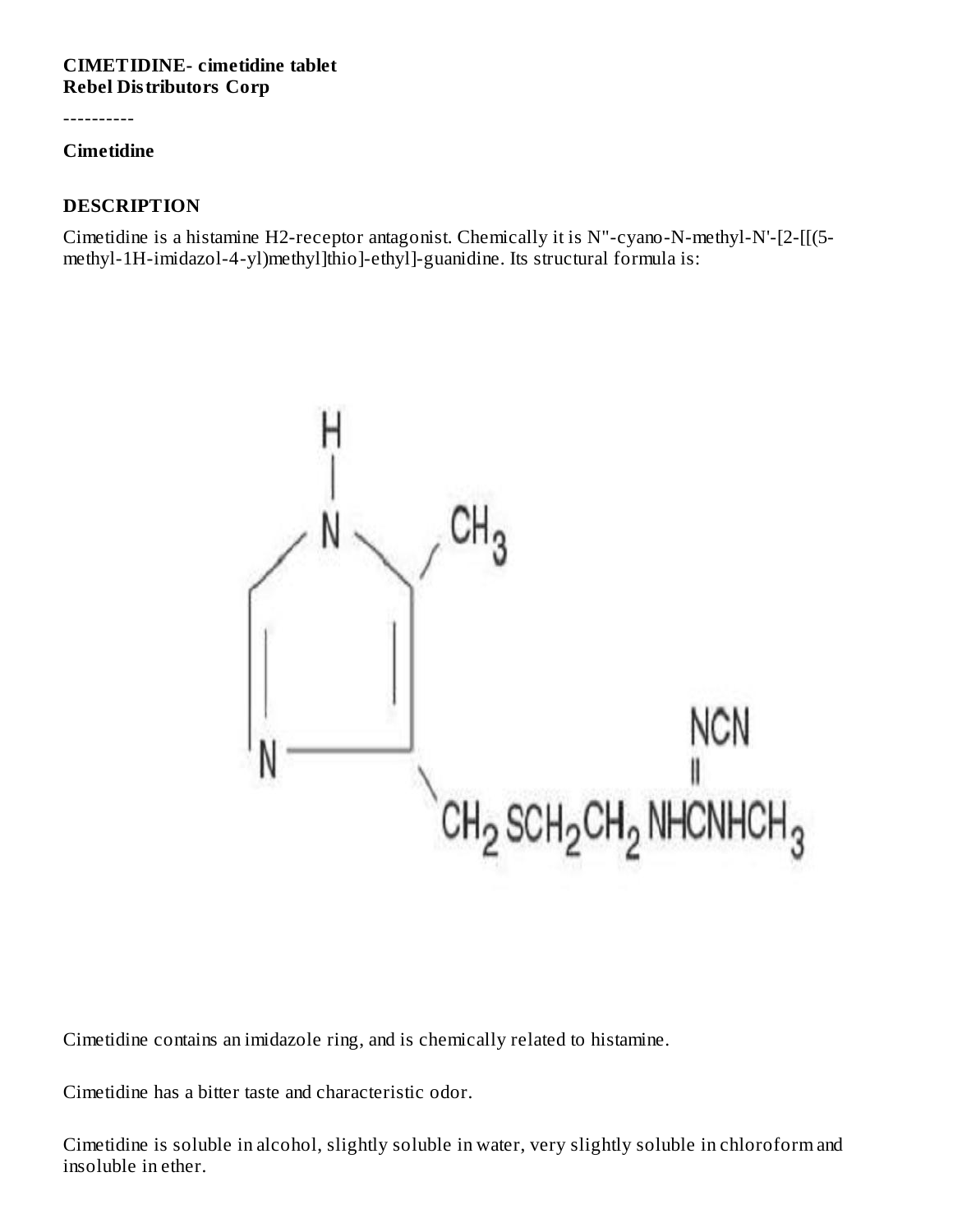Each film-coated tablet, for oral administration, contains 300 mg, 400 mg or 800 mg of cimetidine. In addition, each tablet contains the following inactive ingredients: corn starch, hydroxypropyl cellulose, hypromellose, magnesium stearate, polyethylene glycol, povidone, sodium starch glycolate, and titanium dioxide.

## **CLINICAL PHARMACOLOGY**

Cimetidine competitively inhibits the action of histamine at the histamine  $H_2$ -receptors of the parietal cells and thus is a histamine  $H_2$ -receptor antagonist.

Cimetidine is not an anticholinergic agent. Studies have shown that cimetidine inhibits both daytime and nocturnal basal gastric acid secretion. Cimetidine also inhibits gastric acid secretion stimulated by food, histamine, pentagastrin, caffeine and insulin.

Antisecretory Activity

1) Acid Secretion

**Nocturnal** 

An 800 mg oral dose of cimetidine at bedtime reduces mean hourly  $H^+$  activity by greater than 85% over an eight-hour period in duodenal ulcer patients, with no effect on daytime acid secretion. A 1600 mg oral dose of cimetidine at bedtime produces  $100\%$  inhibition of mean hourly H<sup>+</sup> activity over an eight-hour period in duodenal ulcer patients, but also reduces  $H^+$  activity by 35% for an additional five hours into the following morning. Cimetidine given as 400 mg twice daily and 300 mg four times daily decreases nocturnal acid secretion in a dose-related manner, i.e., 47% to 83% over a six- to eight-hour period and 54% over a nine-hour period, respectively.

#### Food Stimulated

During the first hour after a standard experimental meal, a 300 mg oral dose of cimetidine inhibited gastric acid secretion in duodenal ulcer patients by at least 50%. During the subsequent two hours cimetidine inhibited gastric acid secretion by at least 75%.

The effect of a 300 mg breakfast dose of cimetidine continued for at least four hours and there was partial suppression of the rise in gastric acid secretion following the luncheon meal in duodenal ulcer patients. This suppression of gastric acid output was enhanced and could be maintained by another 300 mg dose of cimetidine given with lunch.

In another study, a 300 mg dose of cimetidine given with the meal increased gastric pH as compared with placebo.

|         | <b>Cimetidine</b> | Placebo |
|---------|-------------------|---------|
| 1 hour  |                   | 2.6     |
| 2 hours |                   | 1.6     |
| 3 hours | 3.8               |         |
| hours   |                   |         |

## **Mean Gastric pH**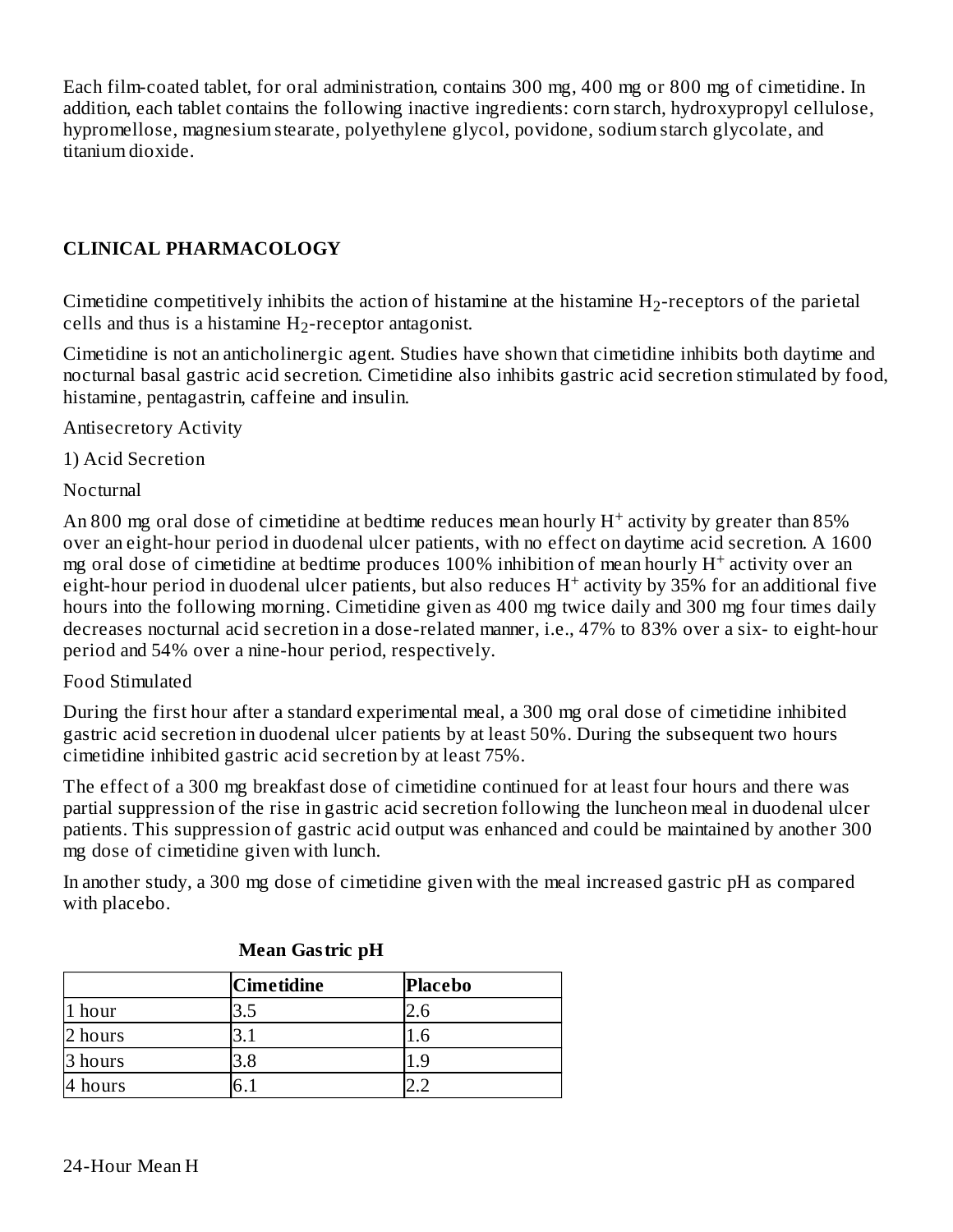## Activity

*+*

Cimetidine dosed at 800 mg at bedtime, 400 mg twice daily, and 300 mg four times daily, all provide a similar, moderate (less than 60%) level of 24-hour acid suppression. However, the 800 mg bedtime dose regimen exerts its entire effect on nocturnal acid, and does not affect daytime gastric physiology.

## Chemically Stimulated

Cimetidine administered orally significantly inhibited gastric acid secretion stimulated by betazole (an isomer of histamine), pentagastrin, caffeine and insulin as follows:

| <b>Stimulant</b> | Stimulant Dose  Cimetidine                                     | % Inhibition       |
|------------------|----------------------------------------------------------------|--------------------|
| Betazole         | $1.5 \text{ mg/kg}$ (sc) $ 300 \text{ mg}$ (po)                | 85% at 2 1/2 hours |
| Pentagastrin     | 6 mcg/kg/hr (iv) $ 100 \text{ mg/hr}$ (iv)                     | 60% at 1 hour      |
| Caffeine         | $\frac{5 \text{ mg}}{kg}$ /hr (iv) $\frac{300 \text{ mg}}{90}$ | 100% at 1 hour     |
| Insulin          | $0.03$ units/kg/hr  100 mg/hr (iv)<br>(iv)                     | 82% at 1 hour      |

## **Cimetidine Inhibition of Stimulated Gastric Acid Secretion**

When food and betazole were used to stimulate secretion, inhibition of hydrogen ion concentration usually ranged from 45% to 75% and the inhibition of volume ranged from 30% to 65%.

## 2) Pepsin

300 mg of cimetidine taken orally reduced total pepsin output as a result of the decrease in volume of gastric juice.

## 3) Intrinsic Factor

Intrinsic factor secretion was studied with betazole as a stimulant. Cimetidine dosed at 300 mg orally inhibited the rise in intrinsic factor concentration produced by betazole, but some intrinsic factor was secreted at all times.

## Other

Lower Esophageal Sphincter Pressure and Gastric Emptying

Cimetidine has no effect on lower esophageal sphincter (LES) pressure or the rate of gastric emptying.

## Pharmacokinetics

Cimetidine is rapidly absorbed after oral administration and peak levels occur in 45 to 90 minutes. The half-life of cimetidine is approximately 2 hours. Blood concentrations remain above that required to provide 80% inhibition of basal gastric acid secretion for 4 to 5 hours following a dose of 300 mg.

The principal route of excretion of cimetidine is the urine. Following oral administration, the drug is more extensively metabolized, the sulfoxide being the major metabolite. Following a single oral dose, 48% of the drug is recovered from the urine after 24 hours as the parent compound.

## Clinical Trials

## Duodenal Ulcer

Cimetidine has been shown to be effective in the treatment of active duodenal ulcer and, at reduced dosage, in maintenance therapy following healing of active ulcers.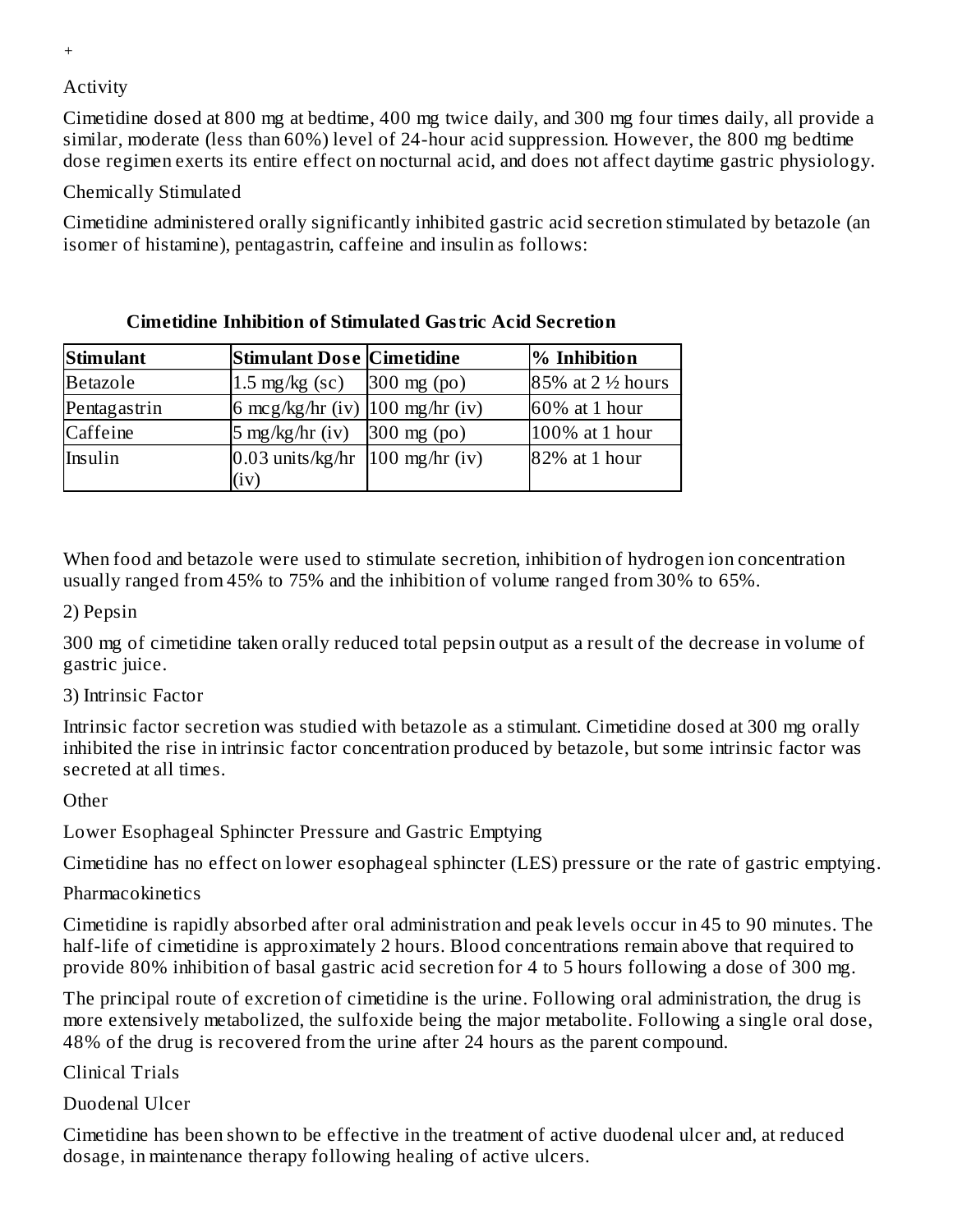## Active Duodenal Ulcer

Cimetidine accelerates the rate of duodenal ulcer healing. Healing rates reported in U.S. and foreign controlled trials with cimetidine are summarized below, beginning with the regimen providing the lowest nocturnal dose.

| * Averages from controlled clinical trials. |                         |                         |                                  |                         |  |
|---------------------------------------------|-------------------------|-------------------------|----------------------------------|-------------------------|--|
| Regimen                                     | 300 mg 4<br>times daily | $400$ mg<br>twice daily | $ 800 \text{ mg at} $<br>bedtime | $1600$ mg at<br>bedtime |  |
| week 4                                      | 68%                     | 73%                     | 80%                              | 86%                     |  |
| week 6                                      | 80%                     | 80%                     | 89%                              |                         |  |
| week 8                                      |                         | 92%                     | 94%                              |                         |  |

## **Duodenal Ulcer Healing Rates with Various Dosage Regimens of Cimetidine \***

A U.S. double-blind, placebo-controlled, dose-ranging study demonstrated that all once-daily at bedtime regimens of cimetidine were superior to placebo in ulcer healing and that 800 mg of cimetidine at bedtime healed 75% of patients at four weeks. The healing rate with 800 mg at bedtime was significantly superior to 400 mg at bedtime (66%) and not significantly different from 1600 mg at bedtime. (81%).

In the U.S. dose-ranging trial, over 80% of patients receiving 800 mg of cimetidine at bedtime experienced nocturnal pain relief after one day. Relief from daytime pain was reported in approximately 70% of patients after two days. As with ulcer healing, the 800 mg dose at bedtime was superior to 400 mg at bedtime and not different from 1600 mg at bedtime.

In foreign, double-blind studies with 800 mg of cimetidine at bedtime, 79% to 85% of patients were healed at four weeks.

While short-term treatment with cimetidine can result in complete healing of the duodenal ulcer, acute therapy will not prevent ulcer recurrence after cimetidine has been discontinued. Some follow-up studies have reported that the rate of recurrence once therapy was discontinued was slightly higher for patients healed on cimetidine than for patients healed on other forms of therapy; however, the patients treated with cimetidine generally had more severe disease.

Maintenance Therapy in Duodenal Ulcer

Treatment with a reduced dose of cimetidine has been proven effective as maintenance therapy following healing of active duodenal ulcers.

In numerous placebo-controlled studies conducted worldwide, the percent of patients with observed ulcers at the end of one year's therapy with 400 mg of cimetidine at bedtime was significantly lower (10% to 45%) than in patients receiving placebo (44% to 70%). Thus, from 55% to 90% of patients were maintained free of observed ulcers at the end of one year with 400 mg of cimetidine at bedtime.

Factors such as smoking, duration and severity of disease, gender, and genetic traits may contribute to variations in actual percentages.

Trials of other anti-ulcer therapy, whether placebo-controlled, positive-controlled or open, have demonstrated a range of results similar to that seen with cimetidine.

Active Benign Gastric Ulcer

Cimetidine has been shown to be effective in the short-term treatment of active benign gastric ulcer.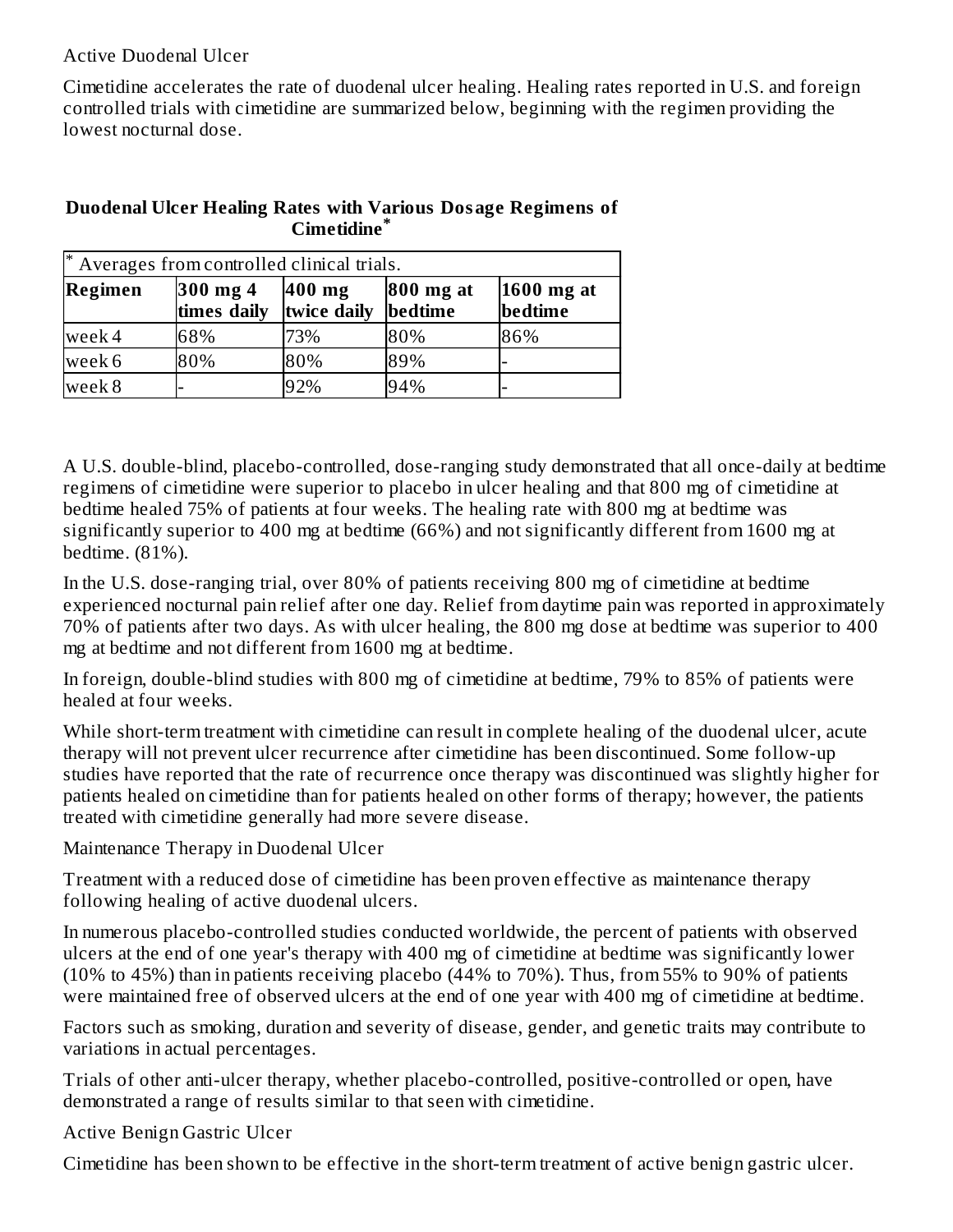In a multicenter, double-blind U.S. study, patients with endoscopically confirmed benign gastric ulcer were treated with 300 mg of cimetidine four times a day or with placebo for six weeks. Patients were limited to those with ulcers ranging from 0.5 to 2.5 cm in size. Endoscopically confirmed healing at six weeks was seen in significantly.

## **Rate of Endos copically Confirmed Gastric Ulcer Healing**

| ∗<br>$p$ greater then $0.05$ |                             |             |  |  |  |
|------------------------------|-----------------------------|-------------|--|--|--|
|                              | Cimetidine (300 mg, Placebo |             |  |  |  |
|                              | 4 times daily)              |             |  |  |  |
| Week 2                       | 14/63(22%)                  | 7/63(11%)   |  |  |  |
| Total at week 6              | 43/65 (66%)*                | 30/67 (45%) |  |  |  |

In a similar multicenter U.S. study of the 800 mg bedtime oral regimen, the endoscopically confirmed healing rates were:

## **Rate of Endos copically Confirmed Gastric Ulcer Healing**

| ∗<br>$p = 0.005$ |                              |            |
|------------------|------------------------------|------------|
|                  | Cimetidine (800 mg   Placebo |            |
|                  | at bedtime)                  |            |
| Total at week 6  | $63/83(76%)^*$               | 44/80(55%) |

Similarly, in worldwide double-blind clinical studies, endoscopically evaluated benign gastric ulcer healing rates were consistently higher with cimetidine than with placebo.

## Gastroesophageal Reflux Disease

In two multicenter, double-blind, placebo-controlled studies in patients with gastroesophageal reflux disease (GERD) and endoscopically proven erosions and/or ulcers, cimetidine was significantly more effective than placebo in healing lesions. The endoscopically confirmed healing rates.

In these trials cimetidine was superior to placebo by most measures in improving symptoms of day- and night-time heartburn, with many of the differences statistically significant. The 4 times daily regimen was generally somewhat better than the twice daily regimen where these were compared.

Pathological Hypersecretory Conditions (such as Zollinger-Ellison Syndrome)

Cimetidine significantly inhibited gastric acid secretion and reduced occurrence of diarrhea, anorexia and pain in patients with pathological hypersecretion associated with Zollinger-Ellison Syndrome, systemic mastocytosis and multiple endocrine adenomas. Use of cimetidine was also followed by healing of intractable ulcers.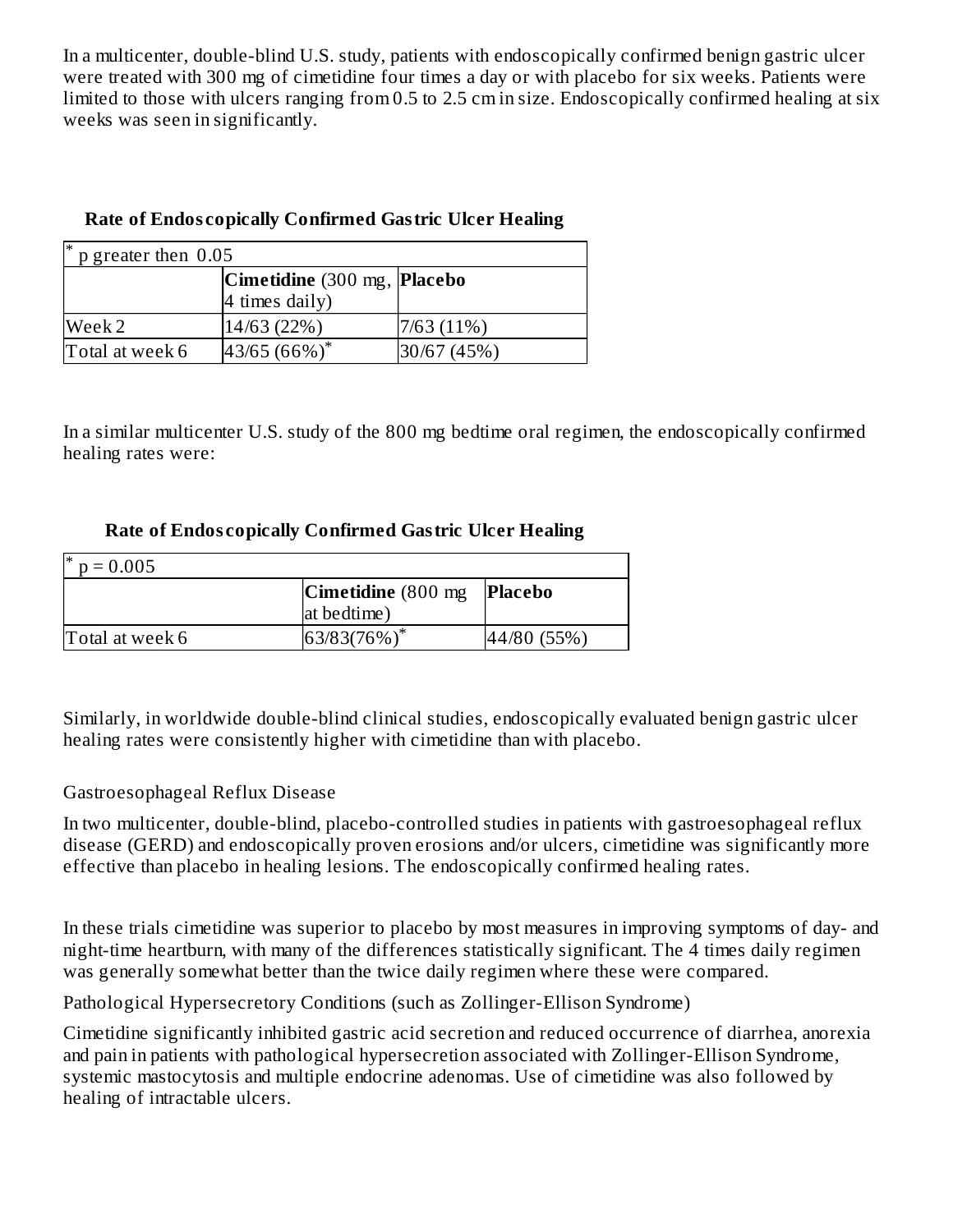Cimetidine tablets are indicated in:

**1) Short-term treatment of active duodenal ulcer.** Most patients heal within 4 weeks and there is rarely reason to use cimetidine at full dosage for longer than 6 to 8 weeks (see **DOSAGE AND ADMINISTRATION**, **Duodenal Ulcer**). Concomitant antacids should be given as needed for relief of pain. However, simultaneous administration of oral cimetidine and antacids is not recommended, since antacids have been reported to interfere with the absorption of oral cimetidine.

**2) Maintenance therapy for duodenal ulcer patients at reduced dosage after healing of active ulcer.** Patients have been maintained on continued treatment with cimetidine 400 mg at bedtime for periods of up to five years.

**3) Short-term treatment of active benign gastric ulcer.** There is no information concerning usefulness of treatment periods of longer than eight weeks.

**4) Erosive gastroesophageal reflux dis eas e (GERD).** Erosive esophagitis diagnosed by endoscopy. Treatment is indicated for twelve weeks for healing of lesions and control of symptoms. The use of cimetidine beyond twelve weeks has not been established (see **DOSAGE AND ADMINISTRATION**, **GERD**).

**5) The treatment of pathological hypers ecretory conditions** (i.e., Zollinger-Ellison Syndrome, systemic mastocytosis, multiple endocrine adenomas).

## **CONTRAINDICATIONS**

Cimetidine is contraindicated for patients known to have hypersensitivity to the product.

## **PRECAUTIONS**

#### General

Rare instances of cardiac arrythmias and hypotension have been reported following the rapid administration of cimetidine hydrochloride injection by intravenous bolus.

Symptomatic response to treatment with cimetidine does not preclude the presence of a gastric malignancy. There have been rare reports of transient healing of gastric ulcers despite subsequently documented malignancy.

Reversible confusional states (see **ADVERSE REACTIONS**) have been observed on occasion, predominantly, but not exclusively, in severely ill patients. Advancing age (50 or more years) and preexisting liver and/or renal disease appear to be contributing factors. In some patients these confusional states have been mild and have not required discontinuation of cimetidine. In cases where discontinuation was judged necessary, the condition usually cleared within 3 to 4 days of drug withdrawal.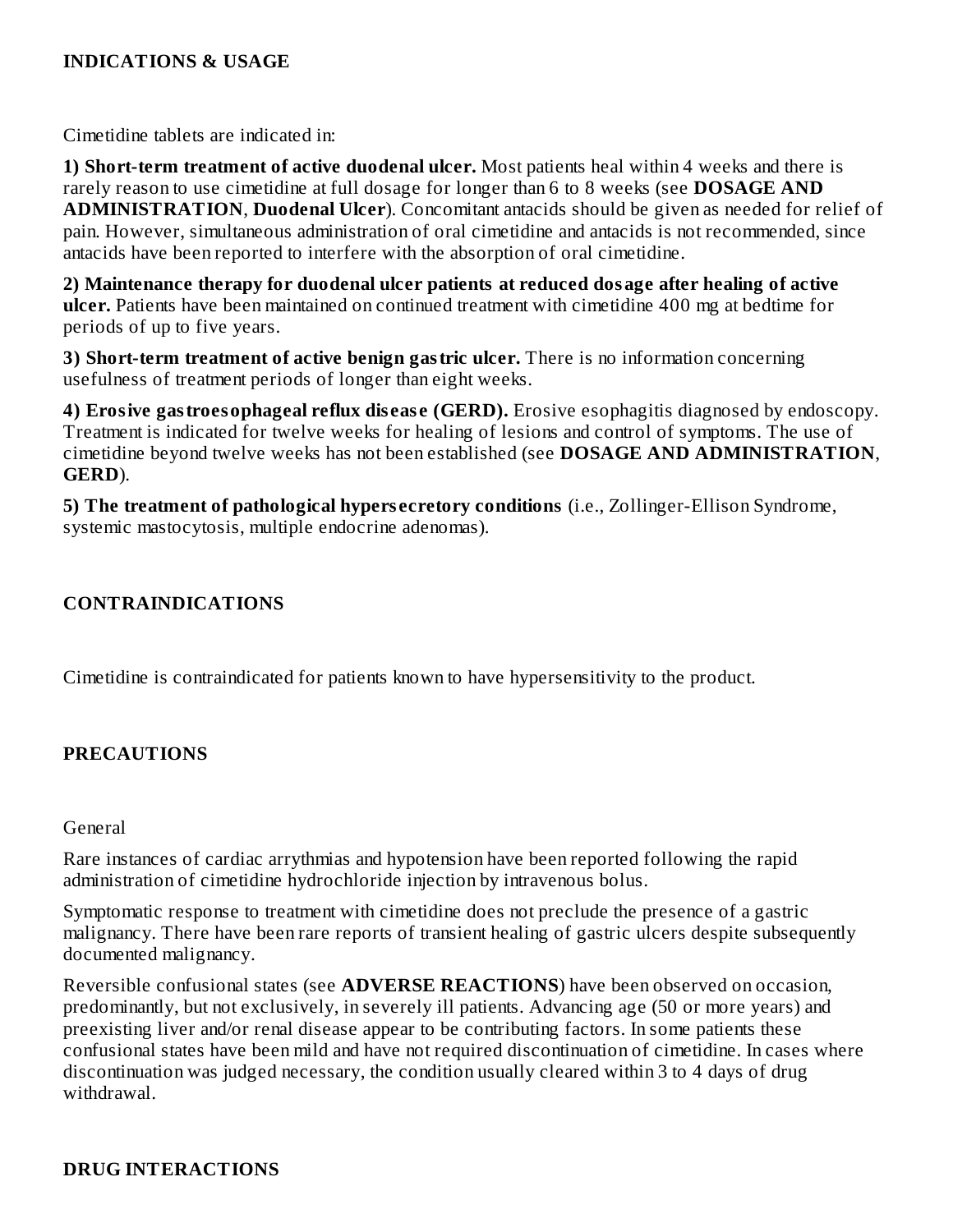Cimetidine, apparently through an effect on certain microsomal enzyme systems, has been reported to reduce the hepatic metabolism of warfarin-type anticoagulants, phenytoin, propranolol, nifedipine, chlordiazepoxide, diazepam, certain tricyclic antidepressants, lidocaine, theophylline and metronidazole, thereby delaying elimination and increasing blood levels of these drugs.

Clinically significant effects have been reported with the warfarin anticoagulants; therefore, close monitoring of prothrombin time is recommended, and adjustment of the anticoagulant dose may be necessary when cimetidine is administered concomitantly. Interaction with phenytoin, lidocaine and theophylline has also been reported to produce adverse clinical effects.

However, a crossover study in healthy subjects receiving either 300 mg four times daily or 800 mg at bedtime of cimetidine concomitantly with a 300 mg twice daily dosage of theophylline (Theo-Dur $\mathbb{R}^*$ ) demonstrated less alteration in steady-state theophylline peak serum levels with the 800 mg at bedtime regimen, particularly in subjects aged 54 years and older. Data beyond ten days are not available. (Note: All patients receiving theophylline should be monitored appropriately, regardless of concomitant drug therapy.)

Dosage of the drugs mentioned above and other similarly metabolized drugs, particularly those of low therapeutic ratio or in patients with renal and/or hepatic impairment, may require adjustment when starting or stopping the concomitant administration of cimetidine to maintain optimum therapeutic blood levels.

Alteration of pH may affect the absorption of certain drugs (e.g., ketoconazole). If these products are needed, they should be given at least 2 hours before cimetidine administration.

Additional clinical experience may reveal other drugs affected by the concomitant administration of cimetidine.

Carcinogenesis, Mutagenesis, Impairment of Fertility

In a 24-month toxicity study conducted in rats, at dose levels of 150, 378 and 950 mg/kg/day (approximately 8 to 48 times the recommended human dose), there was a small increase in the incidence of benign Leydig cell tumors in each dose group; when the combined drug-treated groups and control groups were compared, this increase reached statistical significance. In a subsequent 24-month study, there were no differences between the rats receiving 150 mg/kg/day and the untreated controls. However, a statistically significant increase in benign Leydig cell tumor incidence was seen in the rats that received 378 and 950 mg/kg/day. These tumors were common in control groups as well as treated groups and the difference became apparent only in aged rats.

Cimetidine has demonstrated a weak antiandrogenic effect. In animal studies this was manifested as reduced prostate and seminal vesicle weights. However, there was no impairment of mating performance or fertility, nor any harm to the fetus in these animals at doses 8 to 48 times the full therapeutic dose of cimetidine, as compared with controls. The cases of gynecomastia seen in patients treated for one month or longer may be related to this effect.

In human studies, cimetidine has been shown to have no effect on spermatogenesis, sperm count, motility, morphology or *in vitro* fertilizing capacity.

#### **PREGNANCY**

Teratogenic Effects Pregnancy Category B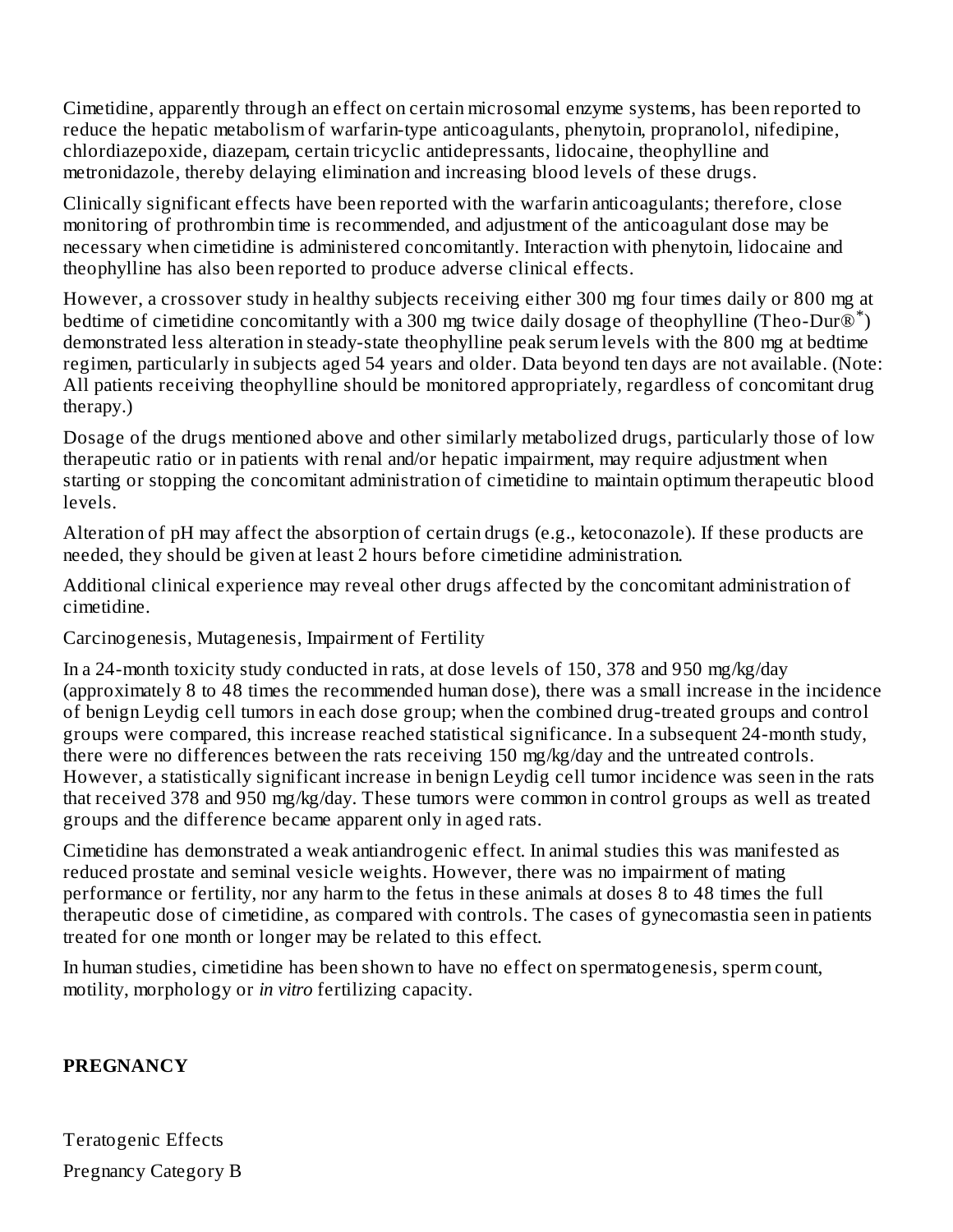Reproduction studies have been performed in rats, rabbits and mice at doses up to 40 times the normal human dose and have revealed no evidence of impaired fertility or harm to the fetus due to cimetidine. There are, however, no adequate and well-controlled studies in pregnant women. Because animal reproductive studies are not always predictive of human response, this drug should be used during pregnancy only if clearly needed.

## **NURSING MOTHERS**

Cimetidine is secreted in human milk and, as a general rule, nursing should not be undertaken while a patient is on a drug.

## **PEDIATRIC USE**

Clinical experience in pediatric patients is limited. Therefore, therapy with cimetidine cannot be recommended for pediatric patients under 16, unless, in the judgement of the physician, anticipated benefits outweigh the potential risks. In very limited experience, doses of 20 to 40 mg/kg/day have been used.

Immunocompromised Patients

In immunocompromised patients, decreased gastric acidity, including that produced by acid-suppressing agents such as cimetidine, may increase the possibility of a hyperinfection of strongyloidiasis.

## **ADVERSE REACTIONS**

Adverse effects reported in patients taking cimetidine are described below by body system. Incidence figures of 1 in 100 and greater are generally derived from controlled clinical studies.

Gastrointestinal

Diarrhea (usually mild) has been reported in approximately 1 in 100 patients.

CNS

Headaches, ranging from mild to severe, have been reported in 3.5% of 924 patients taking 1600 mg/day, 2.1% of 2,225 patients taking 800 mg/day and 2.3% of 1,897 patients taking placebo. Dizziness and somnolence (usually mild) have been reported in approximately 1 in 100 patients on either 1600 mg/day or 800 mg/day.

Reversible confusional states, e.g., mental confusion, agitation, psychosis, depression, anxiety, hallucinations, disorientation, have been reported predominantly, but not exclusively, in severely ill patients. They have usually developed within 2 to 3 days of initiation of treatment with cimetidine and have cleared within 3 to 4 days of discontinuation of the drug.

#### Endocrine

Gynecomastia has been reported in patients treated for one month or longer. In patients being treated for pathological hypersecretory states, this occurred in about 4% of cases while in all others the incidence was 0.3% to 1% in various studies. No evidence of induced endocrine dysfunction was found, and the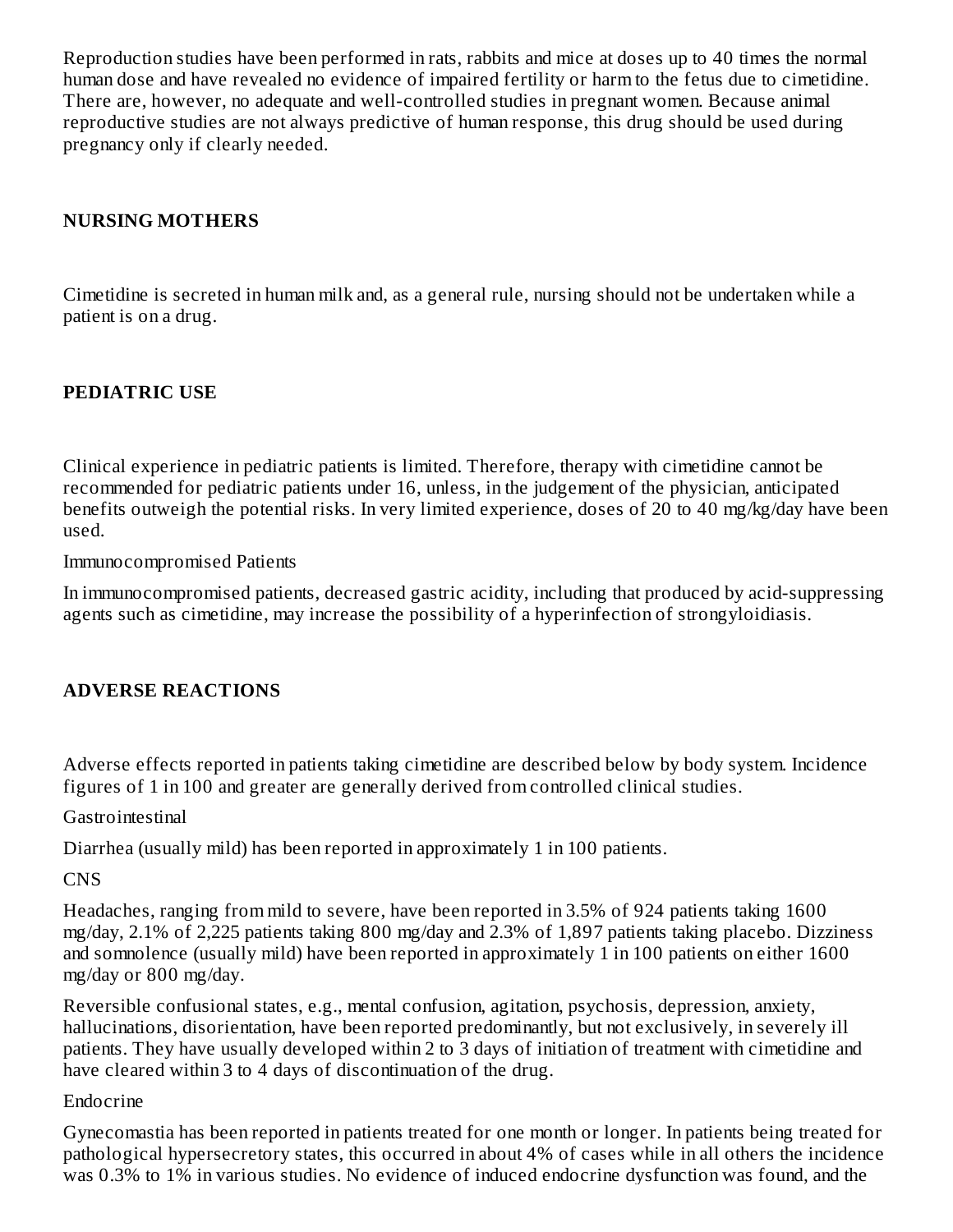condition remained unchanged or returned toward normal with continuing treatment with cimetidine.

Reversible impotence has been reported in patients with pathological hypersecretory disorders, e.g., Zollinger-Ellison Syndrome, receiving cimetidine, particularly in high doses, for at least 12 months (range 12 to 79 months, mean 38 months). However, in large-scale surveillance studies at regular dosage, the incidence has not exceeded that commonly reported in the general population.

### Hematologic

Decreased white blood cell counts in patients treated with cimetidine (approximately 1 per 100,000 patients), including agranulocytosis (approximately 3 per million patients), have been reported, including a few reports of recurrence on rechallenge. Most of these reports were in patients who had serious concomitant illnesses and received drugs and/or treatment known to produce neutropenia. Thrombocytopenia (approximately 3 per million patients) and, very rarely, cases of pancytopenia or aplastic anemia have also been reported. As with some other  $\rm H_2$ -receptor antagonists, there have been extremely rare reports of immune hemolytic anemia.

#### Hepatobiliary

Dose-related increases in serum transaminase have been reported. In most cases they did not progress with continued therapy and returned to normal at the end of therapy. There have been rare reports of cholestatic or mixed cholestatic-hepatocellular effects. These were usually reversible. Because of the predominance of cholestatic features, severe parenchymal injury is considered highly unlikely. However, as in the occasional liver injury with other  $\rm H_2$ -receptor antagonists, in exceedingly rare circumstances fatal outcomes have been reported.

There has been reported a single case of biopsy-proven periportal hepatic fibrosis in a patient receiving cimetidine.

Rare cases of pancreatitis, which cleared on withdrawal of the drug, have been reported.

Hypersensitivity

Rare cases of fever and allergic reactions including anaphylaxis and hypersensitivity vasculitis, which cleared on withdrawal of the drug, have been reported.

## Renal

Small, possibly dose-related increases in plasma creatinine, presumably due to competition for renal tubular secretion, are not uncommon and do not signify deteriorating renal function. Rare cases of interstitial nephritis and urinary retention, which cleared on withdrawal of the drug, have been reported.

## Cardiovascular

Rare cases of bradycardia, tachycardia and AV heart block have been reported with  $\rm H_2$ -receptor antagonists.

## Musculoskeletal

There have been rare reports of reversible arthralgia and myalgia; exacerbation of joint symptoms in patients with preexisting arthritis has also been reported. Such symptoms have usually been alleviated by a reduction in the dosage of cimetidine. Rare cases of polymyositis have been reported, but no causal relationship has been established.

#### Integumental

Mild rash and, very rarely, cases of severe generalized skin reactions including Stevens-Johnson syndrome, epidermal necrolysis, erythema multiforme, exfoliative dermatitis and generalized exfoliative erythroderma have been reported with  $\rm H_2$ -receptor antagonists. Reversible alopecia has been reported very rarely.

## Immune function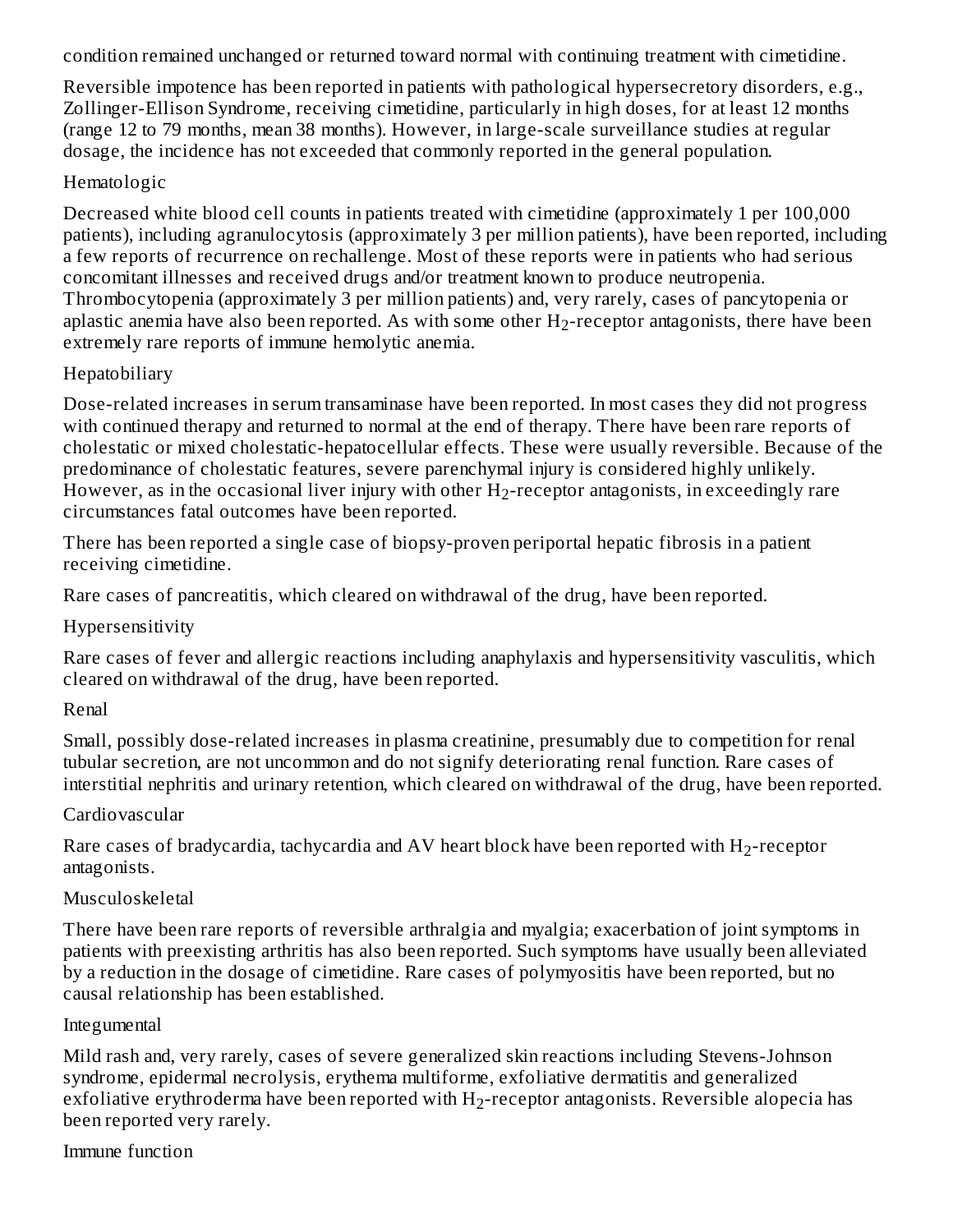There have been extremely rare reports of strongyloidiasis hyperinfection in immunocompromised patients.

## **OVERDOSAGE**

Studies in animals indicate that toxic doses are associated with respiratory failure and tachycardia that may be controlled by assisted respiration and the administration of a beta-blocker.

Reported acute ingestions orally of up to 20 grams have been associated with transient adverse effects similar to those encountered in normal clinical experience. The usual measures to remove unabsorbed material from the gastrointestinal tract, clinical monitoring, and supportive therapy should be employed.

There have been reports of severe CNS symptoms, including unresponsiveness, following ingestion of between 20 and 40 grams of cimetidine, and extremely rare reports following concomitant use of multiple CNS-active medications and ingestion of cimetidine at doses less than 20 grams. An elderly, terminally ill dehydrated patient with organic brain syndrome receiving concomitant antipsychotic agents and 4800 mg of cimetidine intravenously over a 24-hour period experienced mental deterioration with reversal on discontinuation.

There have been two deaths in adults who were reported to have ingested over 40 grams orally on a single occasion of cimetidine.

## **DOSAGE & ADMINISTRATION**

Duodenal Ulcer

## Active Duodenal Ulcer

Clinical studies have indicated that suppression of nocturnal acid is the most important factor in duodenal ulcer healing (see **CLINICAL PHARMACOLOGY**, **Antis ecretory Activity**, **Acid Secretion**). This is supported by recent clinical trials (see **CLINICAL PHARMACOLOGY**, **Clinical Trials**, **Active Duodenal Ulcer**). Therefore, there is no apparent rationale, except for familiarity with use, for treating with anything other than a once-daily at bedtime dosage regimen.

In a U.S. oral dose-ranging study of 400 mg at bedtime, 800 mg at bedtime and 1600 mg at bedtime, a continuous dose response relationship for ulcer healing was demonstrated.

However, 800 mg at bedtime is the dose of choice for most patients, as it provides a high healing rate (the difference between 800 mg at bedtime and 1600 mg at bedtime being small), maximal pain relief, a decreased potential for drug interactions (see **PRECAUTIONS**, **Drug Interactions**) and maximal patient convenience. Patients unhealed at four weeks, or those with persistent symptoms, have been shown to benefit from two to four weeks of continued therapy.

It has been shown that patients who both have an endoscopically demonstrated ulcer larger than 1 cm and are also heavy smokers (i.e., smoke one pack of cigarettes or more per day) are more difficult to heal. There is some evidence which suggests that more rapid healing can be achieved in this subpopulation with 1600 mg of cimetidine at bedtime. While early pain relief with either 800 mg at bedtime or 1600 mg at bedtime is equivalent in all patients, 1600 mg at bedtime provides an appropriate alternative when it is important to ensure healing within four weeks for this subpopulation. Alternatively, approximately 94% of all patients will also heal in eight weeks with 800 mg of cimetidine at bedtime.

Other regimens of cimetidine in the United States which have been shown to be effective are: 300 mg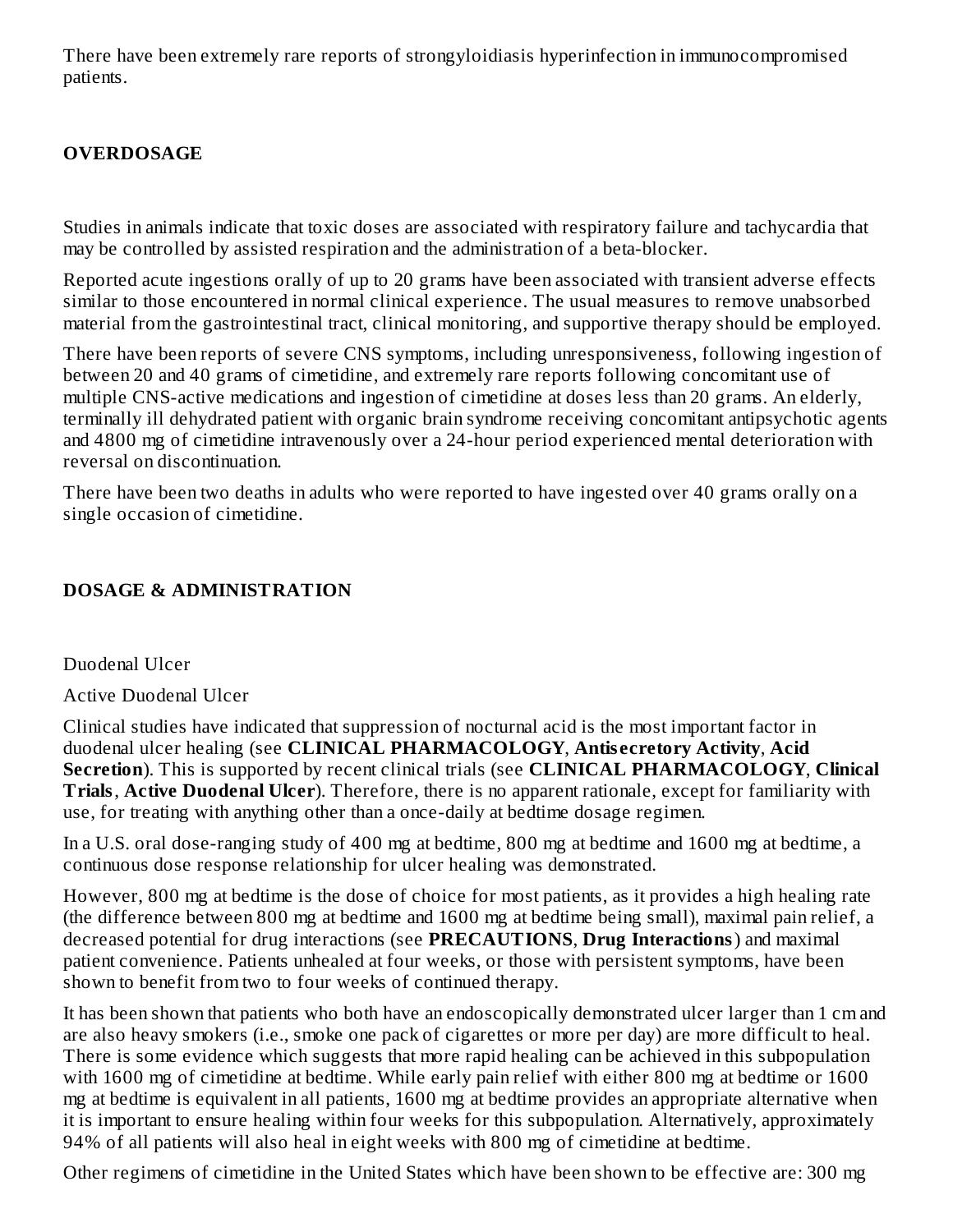four times daily, with meals and at bedtime, the original regimen with which U.S. physicians have the most experience, and 400 mg twice daily, in the morning and at bedtime (see **CLINICAL PHARMACOLOGY**, **Clinical Trials**, **Active Duodenal Ulcer**).

Concomitant antacids should be given as needed for relief of pain. However, simultaneous administration of cimetidine and antacids is not recommended, since antacids have been reported to interfere with the absorption of cimetidine.

While healing with cimetidine often occurs during the first week or two, treatment should be continued for 4 to 6 weeks unless healing has been demonstrated by endoscopic examination.

Maintenance Therapy for Duodenal Ulcer

In those patients requiring maintenance therapy, the recommended adult oral dose is 400 mg at bedtime.

Active Benign Gastric Ulcer

The recommended adult oral dosage for short-term treatment of active benign gastric ulcer is 800 mg at bedtime, or 300 mg four times a day with meals and at bedtime. Controlled clinical studies were limited to six weeks of treatment (see **CLINICAL PHARMACOLOGY**, **Clinical Trials**). A dose of 800 mg at bedtime is the preferred regimen for most patients based upon convenience and reduced potential for drug interactions. Symptomatic response to cimetidine does not preclude the presence of a gastric malignancy. It is important to follow gastric ulcer patients to assure rapid progress to complete healing.

Erosive Gastroesophageal Reflux Disease (GERD)

The recommended adult oral dosage for the treatment of erosive esophagitis that has been diagnosed by endoscopy is 1600 mg daily in divided doses (800 mg twice daily or 400 mg four times daily) for 12 weeks. The use of cimetidine beyond 12 weeks has not been established.

Pathological Hypersecretory Conditions (such as Zollinger-Ellison Syndrome)

Recommended adult oral dosage: 300 mg four times a day with meals and at bedtime. In some patients it may be necessary to administer higher doses more frequently. Doses should be adjusted to individual patient needs, but should not usually exceed 2400 mg per day and should continue as long as clinically indicated.

Dosage Adjustment for Patients with Impaired Renal Function

Patients with severely impaired renal function have been treated with cimetidine. However, such usage has been very limited. On the basis of this experience the recommended dosage is 300 mg every 12 hours orally. Should the patient's condition require, the frequency of dosing may be increased to every 8 hours or even further with caution. In severe renal failure, accumulation may occur and the lowest frequency of dosing compatible with an adequate patient response should be used. When liver impairment is also present, further reductions in dosage may be necessary. Hemodialysis reduces the level of circulating cimetidine. Ideally, the dosage schedule should be adjusted so that the timing of a scheduled dose coincides with the end of hemodialysis.

## **HOW SUPPLIED**

Cimetidine Tablets USP 300 mg are available as green, round Tablets, debossed "APO" on one side and "019" on the other side, packaged in bottles of 21 tablets, NDC 21695-531-21.

Cimetidine Tablets USP 400 mg are available as white to off-white, capsule-shaped Tablets, scored, debossed "APO" on one side and "020" on the other side, packaged in bottles of 30 tablets, NDC 21695-532-30

PHARMACIST: Dispense in a tight, light-resistant container as defined in the USP, with a childresistant closure (as required).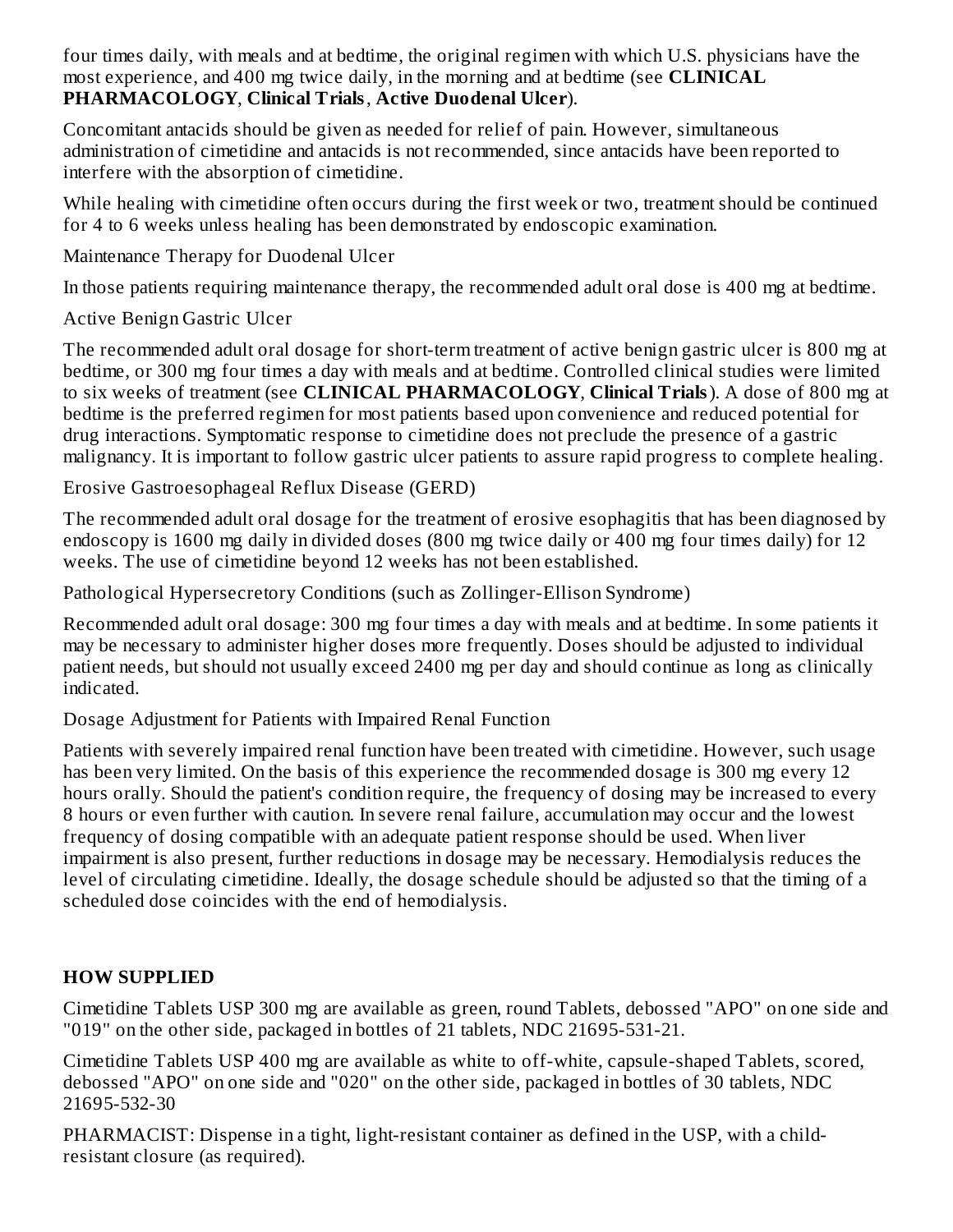Store at 20° to 25°C (68° to 77°F) [See USP Controlled Room Temperature].

#### **Principal Display Panel**



## **Principal Display Panel**

| Poet                                     | Peet                        |                |                                                                                                                                                                                        | Poel                              | Peet                             |
|------------------------------------------|-----------------------------|----------------|----------------------------------------------------------------------------------------------------------------------------------------------------------------------------------------|-----------------------------------|----------------------------------|
| š<br>pooo<br>뭌<br>ğ<br>0000000<br>Manter | ğ<br>moond<br>Monage<br>風ない |                | <b>CYBICIAN PARTNER</b><br>NDC 21695-532-30<br>Cimetidine 400mg<br>#30<br><b>Tablets</b><br>Each tablet contains: Cimetidine 400mg.<br>film-coatled, biconvers, oval, unscored bidlets | <b>ROOM</b><br><b>REGION</b><br>통 | 石岩<br>586 df<br>0000000<br>aurey |
| <b>RX#Master</b>                         |                             | <b>RX Only</b> | manimum with "APIO 020" on one side and plain on the<br><b>CNTMW</b><br>Product ID: PC053230<br>Mfr. By: Apotes Inc., Toronto, Ontario Canada MB, 179                                  |                                   |                                  |

| <b>CIMETIDINE</b><br>cimetidine tablet |                         |                           |                              |
|----------------------------------------|-------------------------|---------------------------|------------------------------|
| <b>Product Information</b>             |                         |                           |                              |
| <b>Product Type</b>                    | HUMAN PRESCRIPTION DRUG | <b>Item Code (Source)</b> | NDC:21695-532(NDC:60505-020) |
| <b>Route of Administration</b>         | ORAL                    |                           |                              |
|                                        |                         |                           |                              |
| <b>Active Ingredient/Active Moiety</b> |                         |                           |                              |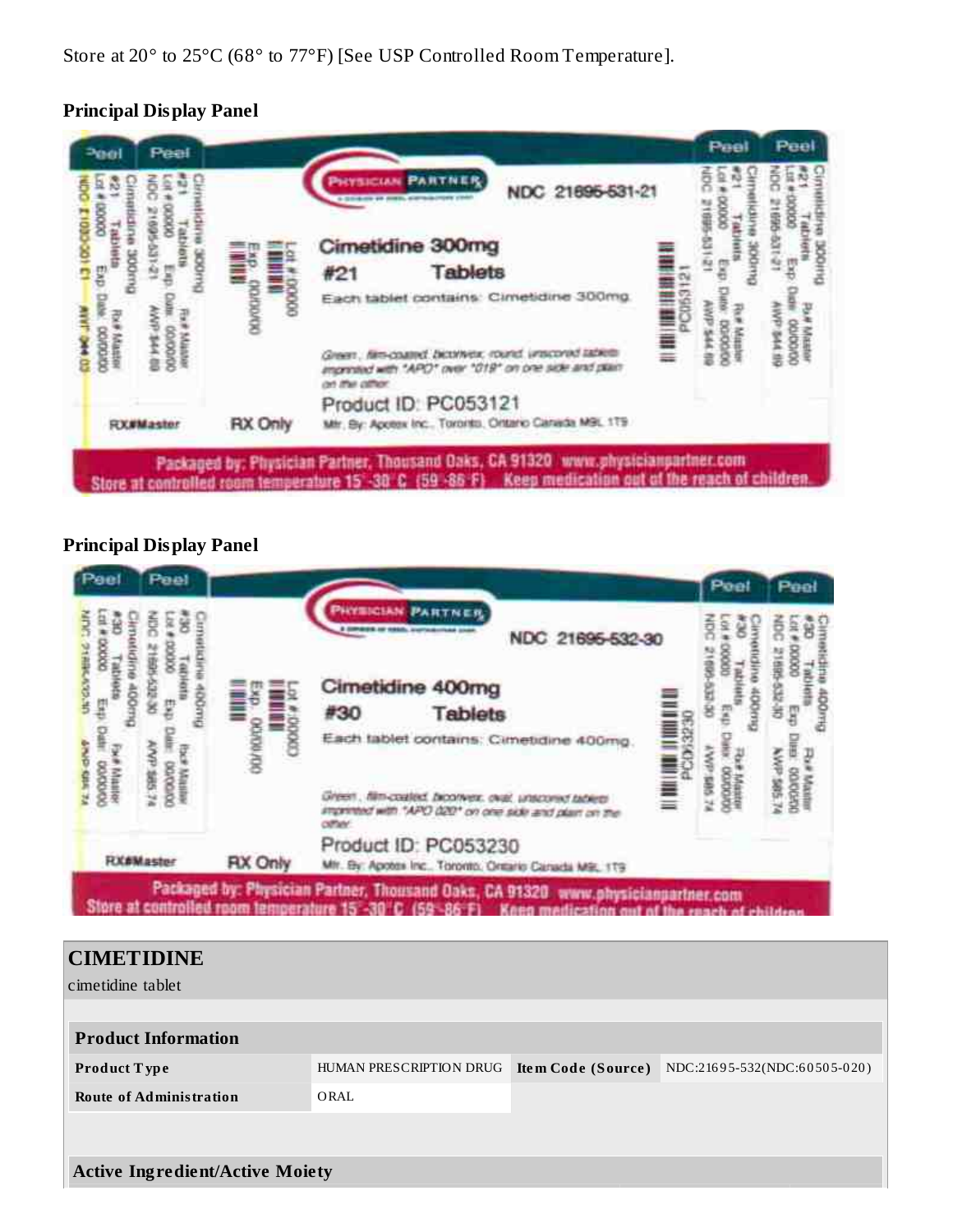|                                       | <b>Ingredient Name</b>                                       |                     |                             | <b>Basis of Strength</b>  | Strength                  |  |
|---------------------------------------|--------------------------------------------------------------|---------------------|-----------------------------|---------------------------|---------------------------|--|
|                                       | CIMETIDINE (UNII: 80061L1WGD) (CIMETIDINE - UNII:80061L1WGD) |                     | <b>CIMETIDINE</b>           |                           | 400 mg                    |  |
|                                       |                                                              |                     |                             |                           |                           |  |
|                                       |                                                              |                     |                             |                           |                           |  |
| <b>Inactive Ingredients</b>           |                                                              |                     |                             |                           |                           |  |
|                                       | <b>Ingredient Name</b>                                       |                     |                             |                           | Strength                  |  |
| STARCH, CORN (UNII: O8232NY3SJ)       |                                                              |                     |                             |                           |                           |  |
|                                       | HYDRO XYPROPYL CELLULOSE (UNII: RFW2ET671P)                  |                     |                             |                           |                           |  |
| HYPROMELLOSES (UNII: 3NXW29V3WO)      |                                                              |                     |                             |                           |                           |  |
| MAGNESIUM STEARATE (UNII: 70097M6I30) |                                                              |                     |                             |                           |                           |  |
|                                       | POLYETHYLENE GLYCOL (UNII: 3WJQ0SDW1A)                       |                     |                             |                           |                           |  |
| PO VIDO NE (UNII: FZ989GH94E)         |                                                              |                     |                             |                           |                           |  |
|                                       | SO DIUM STARCH GLYCOLATE TYPE A POTATO (UNII: 5856J3G2A2)    |                     |                             |                           |                           |  |
| TITANIUM DIO XIDE (UNII: 15FIX9 V2JP) |                                                              |                     |                             |                           |                           |  |
|                                       |                                                              |                     |                             |                           |                           |  |
|                                       |                                                              |                     |                             |                           |                           |  |
| <b>Product Characteristics</b>        |                                                              |                     |                             |                           |                           |  |
| Color                                 | green                                                        | <b>Score</b>        |                             |                           | no score                  |  |
| <b>Shape</b>                          | OVAL (TABLET)                                                | Size                |                             | 14 <sub>mm</sub>          |                           |  |
| Flavor                                |                                                              | <b>Imprint Code</b> |                             | APO;020                   |                           |  |
| <b>Contains</b>                       |                                                              |                     |                             |                           |                           |  |
|                                       |                                                              |                     |                             |                           |                           |  |
|                                       |                                                              |                     |                             |                           |                           |  |
| Packaging                             |                                                              |                     |                             |                           |                           |  |
| <b>Item Code</b><br>#                 | <b>Package Description</b>                                   |                     | <b>Marketing Start Date</b> | <b>Marketing End Date</b> |                           |  |
| 1 NDC:21695-532-30                    | 30 in 1 BLISTER PACK                                         |                     |                             |                           |                           |  |
|                                       |                                                              |                     |                             |                           |                           |  |
|                                       |                                                              |                     |                             |                           |                           |  |
|                                       |                                                              |                     |                             |                           |                           |  |
| <b>Marketing Information</b>          |                                                              |                     |                             |                           |                           |  |
| <b>Marketing Category</b>             | <b>Application Number or Monograph Citation</b>              |                     | <b>Marketing Start Date</b> |                           | <b>Marketing End Date</b> |  |
| <b>ANDA</b>                           | ANDA075659                                                   |                     | 11/24/2010                  |                           |                           |  |
|                                       |                                                              |                     |                             |                           |                           |  |
|                                       |                                                              |                     |                             |                           |                           |  |
|                                       |                                                              |                     |                             |                           |                           |  |
|                                       |                                                              |                     |                             |                           |                           |  |
| <b>CIMETIDINE</b>                     |                                                              |                     |                             |                           |                           |  |
| cimetidine tablet                     |                                                              |                     |                             |                           |                           |  |

| <b>Product Information</b> |                         |                                                        |
|----------------------------|-------------------------|--------------------------------------------------------|
| Product Type               | HUMAN PRESCRIPTION DRUG | <b>Item Code (Source)</b> NDC:21695-531(NDC:60505-019) |
| Route of Administration    | ORAL                    |                                                        |

| <b>Active Ingredient/Active Moiety</b>                              |                          |          |  |  |  |  |
|---------------------------------------------------------------------|--------------------------|----------|--|--|--|--|
| Ingredient Name                                                     | <b>Basis of Strength</b> | Strength |  |  |  |  |
| <b>CIMETIDINE</b> (UNII: 80061L1WGD) (CIMETIDINE - UNII:80061L1WGD) | <b>CIMETIDINE</b>        | $300$ mg |  |  |  |  |
|                                                                     |                          |          |  |  |  |  |